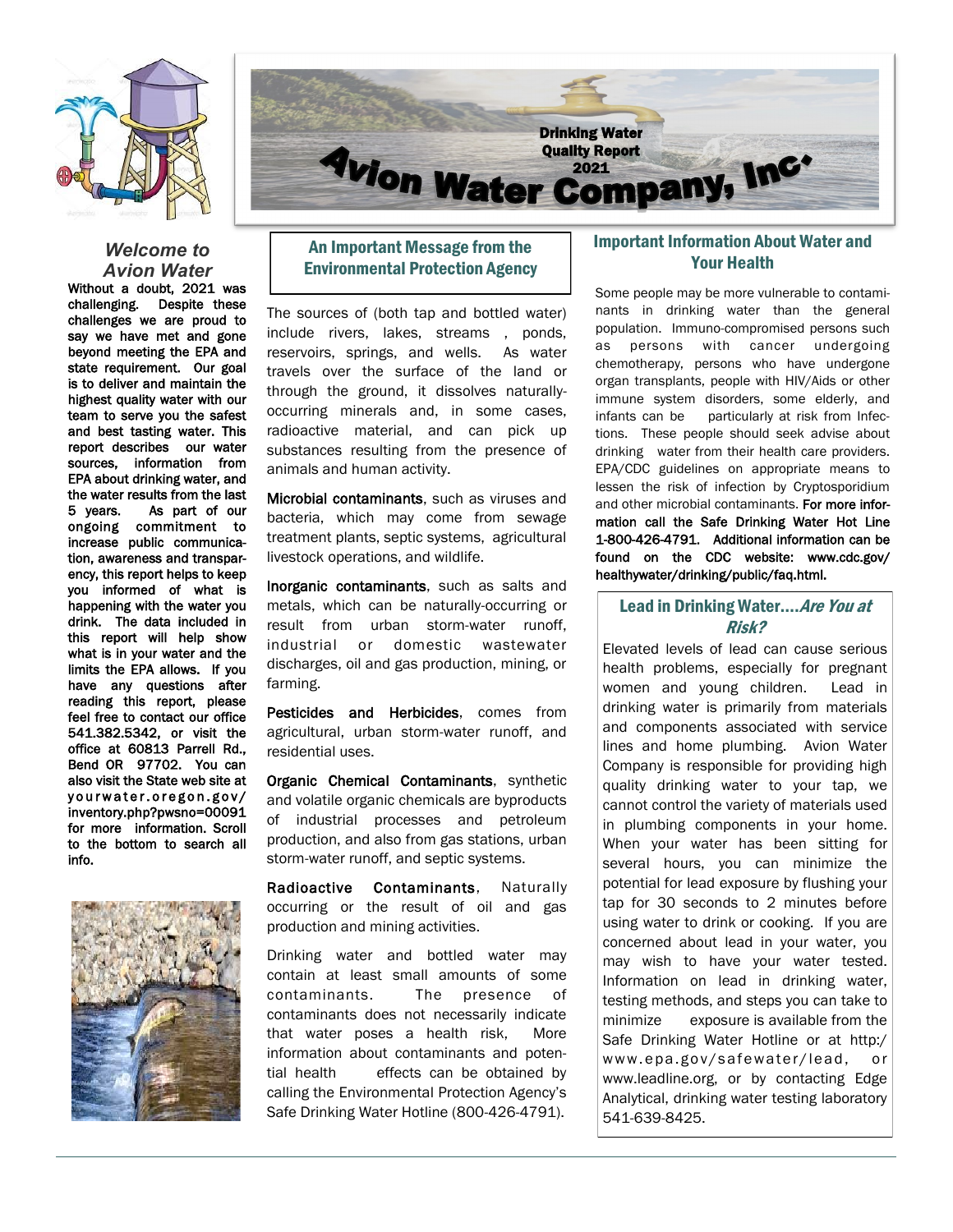#### 2021 Results for Regulated and Unregulated Contaminants for Avion Water Company, Inc. 00091

You can see our most recent test results in the data table below. We are required to report only those substances that were present at detectable levels. We are allowed to monitor for some contaminants less than once per year, therefore some of the data can be more than one year old. Below is the data from within the last 5 years.

| Primary Standards (directly related to the safety of drinking water) |              |                |                         |                    |    |                        |                                      |                             |
|----------------------------------------------------------------------|--------------|----------------|-------------------------|--------------------|----|------------------------|--------------------------------------|-----------------------------|
| <b>Inorganic Contaminants</b>                                        | <b>Units</b> | <b>MCL</b>     | <b>MCLG</b>             | Range/Result       |    | Did a Violation occur? |                                      | <b>Likely Source</b>        |
| $2017 -$ Arsenic                                                     | ppb          | 10             | 0                       | $2.0 - 3.0$        |    | N <sub>0</sub>         |                                      | Erosion of natural deposits |
| 2017 - Barium                                                        | ppm          | $\overline{2}$ | 2                       | $0.001 - 0.002$    |    | No.                    |                                      | Erosion of natural deposits |
| 2017 - Fluoride                                                      | ppm          | 4              | 4                       | $0 - 0.14$         |    | No                     |                                      | Erosion of natural deposits |
| 2021 - Nitrate                                                       | ppm          | 10             | 10                      | $0.07 - 0.18$      |    | No                     |                                      | Erosion of natural deposits |
| <b>Unregulated Contaminants</b>                                      |              |                |                         |                    |    |                        |                                      |                             |
| 2017 - Sodium                                                        | ppm          | N/A            | N/A                     | $9.05 - 17.3$      |    | No                     |                                      | Erosion of natural deposits |
| <b>Lead and Copper</b>                                               | <b>Units</b> | <b>MCLG</b>    | <b>AL</b>               | 90 <sup>th</sup> % |    | Did a Violation occur? |                                      | <b>Likely Source</b>        |
| $2021 - Copper$                                                      | ppm          | 1.3            | 1.3                     | 0.0623             |    | No.                    |                                      | Household plumbing          |
| Microbiological                                                      | <b>MCL</b>   | <b>MCLG</b>    | <b>Positive Results</b> |                    |    | Did a Violation occur? | <b>Likely Source</b>                 |                             |
| 2021 - Total Coliform                                                | TΤ           | N/A            | $0 - 3$                 |                    | No |                        | Naturally present in the environment |                             |

Coliforms are bacteria that are naturally present in the environment and are used as an indicator that other, potentially harmful, waterborne pathogens may be present or that a potential pathway exists through which contamination may enter the drinking water distribution system.



Avion Water Company attended and submitted Drinking to the Oregon Association Of Water Utilities annual water conference in Sunriver, OR. Water systems from all over Oregon submits water for a panel of judges to taste the water and determine whose water is the best tasting and overall best water. Avion is proud to say that this year we won the Best tasting ground water and also won the best overall water in the state of Oregon. This allows our water system to take our water to the national conference and compete for the best tasting water in the United States. Our team has worked hard to gain and maintain the best tasting water.

- AL Action Level, the concentration of a contaminant which if exceeded, triggers treatment or other requirements.
- EPA Environmental Protection Agency, sets water quality standards and establishes methods and monitoring requirements for water utilities.
- MCL Maximum Contaminant Level, the highest level of a contaminant that is allowed in drinking water. MCL's are set as close to the MCLG's as feasible using the best available treatment technology.
- MCLG Maximum Contaminant Level Goal, the level of a contaminant in drinking water which there is no known or expected risk to health. MCLG's allow a margin of safety.
- PPB Parts Per Billion. the equivalent of one second in 32 years.
- PPM Parts Per Million, the equivalent of one second in 12 days.
- pCi/I Picocuries Per Liter, a measure of radioactivity.
- Result the column that shows you what level of contaminant was found in the water you drink.
- $\Pi$  Treatment Technique, a required process intended to reduce the level of a contaminant In drinking water.

## Avion Water Company Source Assessment

An assessment of our water system has been completed by the Department of Human Services to determine susceptibility to potential sources of contamination. A copy is on file by contacting the office @ 541.382.5342.



Drinking water, including bottled water, may reasonably be expected to contain at least small amounts of some contaminants. The presence of contaminants does not necessarily indicate that water poses a health risk. More information about contaminants and potential health effects can be obtained by calling the Environmental Protection Agency's safe drinking water hotline at 1-800-426-4791.